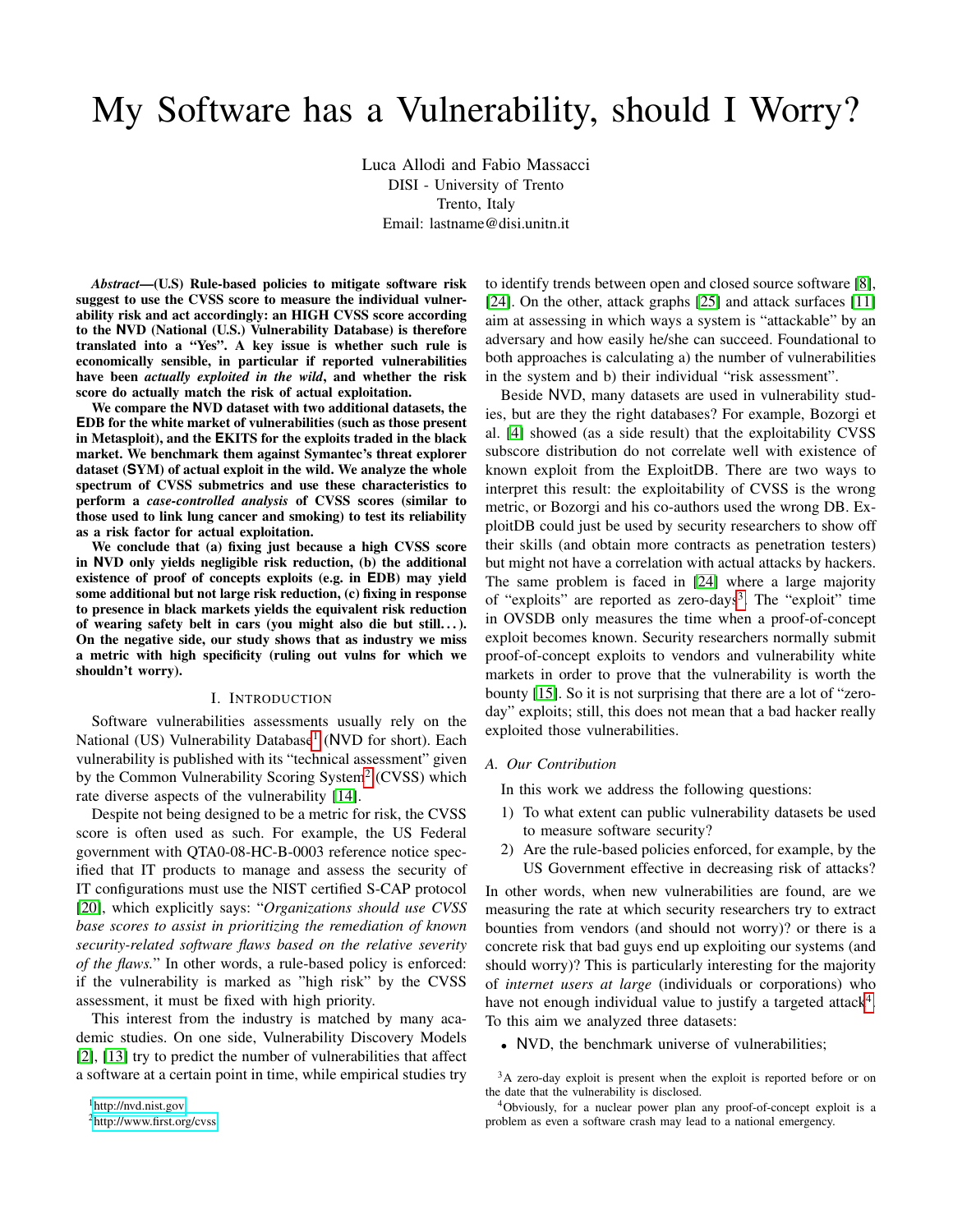- EDB (Exploit-DB), which contains information on the existence of proof-of-concept exploits;
- EKITS, our database containing vulnerabilities used in exploit kits sold in the black market.

No previous study, to the best of our knowledge, extensively looked at CVSS *sub*scores throughout different datasets. We benchmark these DBs against the vulnerabilities exploited in the wild that we collected from Symantec's Threats and Attack Signatures databases (SYM). To make statistically sound conclusions, we perform a case-controlled randomized experiment in which we build random samples of the NVD, EDB and EKITS datasets according to the characteristics of exploits in SYM; our goal is to understand the conditional probability that a CVSS (sub)score would lead to an attack.

The conclusion of our analysis is the following: the NVD and EDB databases are not a reliable source of information for exploits in the wild, and the CVSS score doesn't help. The CVSS score only shows a significant sensitivity (i.e. prediction of attacks in the wild) for vulnerabilities bundled in exploit kits in the black market (EKITS). Unfortunately, it does not show a high specificity in any of our datasets, which means that it is not suitable, as a metric, to rule out "un-interesting" vulnerabilities (i.e. those not exploited).

The fact that EKITS vulnerabilities are actually exploited in the wild is interesting in its own sake. "Malware sales" are often scams for wanna-be scammers, such as credit-card numbers sold over IRC channels [\[10\]](#page-8-10). Surprisingly, while the final products (card numbers) sold on the black market are bad, the software tools to get them from the source look good.

In the rest of the paper we introduce our four datasets  $(\S II)$  $(\S II)$ and draws a first, observational comparison (§[III\)](#page-1-1). The core of the paper analyses the goodness of the CVSS global score as a test for exploitation  $(\S$ [IV\)](#page-3-0), digs down over the submetrics  $(\S{V})$ , and identifies trade-offs in the exploitation  $(\S{VI})$ . Then we describe our randomized case-controlled analysis (§[VII\)](#page-5-1), and discuss the implication of our findings (§[VIII\)](#page-6-0) and threats to validity ( $\S$ [IX\)](#page-7-0). We finally discuss related works ( $\S$ [X\)](#page-7-1) and conclude (§[XI\)](#page-8-11).

## II. DATASETS

<span id="page-1-0"></span>NVD is the reference database for disclosed vulnerabilities held by NIST. It has been widely used and analyzed in previous vulnerability studies [\[12\]](#page-8-12), [\[24\]](#page-8-5), [\[22\]](#page-8-13). Our NVD dataset contains data on 49599 vulnerabilities.

The Exploit-db<sup>[5](#page-1-2)</sup> (EDB) includes information on proof-ofconcept exploits also represented in the Open Source Vulner-ability Database (OSVDB). Both OSVDB<sup>[6](#page-1-3)</sup> and EDB<sup>[7](#page-1-4)</sup> derive data from Metasploit Framework. EDB references exploited CVEs by each entry in the db. Most notable studies relying on either EDB or OSVDB are [\[24\]](#page-8-5), [\[4\]](#page-8-8). EDB contains data on 8122 vulnerabilities for which a *proof-of-concept code* is reported.

TABLE I SUMMARY OF OUR DATASETS

<span id="page-1-9"></span>

| DB           | Content                       | Collection method                     | #Entries |
|--------------|-------------------------------|---------------------------------------|----------|
| <b>NVD</b>   | <b>CVEs</b>                   | XML parsing                           |          |
| <b>EDB</b>   | Publicly                      | Download and web pars-                | 8122     |
|              | exploited CVEs                | ing to correlate with CVEs            |          |
| <b>SYM</b>   | CVEs exploited<br>in the wild | Web parsing to correlate<br>with CVEs | 12.77    |
|              |                               |                                       |          |
| <b>EKITS</b> | $CVEs$ in<br>the              | ad-hoc analysis + Conta-              | 114      |
|              | black market                  | gio's Exploit table                   |          |

EKITS is our dataset of vulnerabilities bundled in Exploit Kits<sup>[8](#page-1-5)</sup> sold on the black market. EKITS is a substantial expan-sion on Contagio's Exploit Pack Table<sup>[9](#page-1-6)</sup>. EKITS repots exploits 114 unique CVEs bundled in 90+ exploit kits. We cannot disclose the individual sources of the black-hat communities because this might hamper us from future studies.

In order to determine whether a vulnerability has been used in the wild we have collected exploited CVEs from Symantec's AttackSignature<sup>[10](#page-1-7)</sup> and ThreatExplorer<sup>[11](#page-1-8)</sup> public data. The SYM dataset contains 1277 CVEs identified in viruses (local threats) and remote attacks (network threats) by Symantec's commercial products. This has of course some limitation as direct attacks by individual motivated hackers against specific companies are not considered in this metric. Note that SYM does not report volumes of exploits, but only the binary information "evidence of an exploit in the wild for that CVE is reported" or "is not reported".

Table [I](#page-1-9) summarizes the content of each dataset and the collection methodology. They are available upon request<sup>[12](#page-1-10)</sup>.

## III. EXPLORATORY ANALYSIS OF DATASETS

<span id="page-1-1"></span>As a starting point, we perform an exploratory analysis of our four datasets: *Given a dataset (NVD, EDB, EKITS), what is the likelihood that a vulnerability it contains is going to be exploited in the wild?* i.e. occurs also in SYM?

Table [II](#page-2-0) reports the likelihood of a vulnerability being a threat if it is contained in one of our datasets. Each row represents a dataset from which the intersection with the smaller ones has been ruled out: this is to avoid data overlapping that would falsify the results. The vulnerabilities which exploits are sold in the market (EKITS) have 75.73% chances of being monitored as actively exploited. This percentage is much lower for EDB-EKITS and NVD-(EDB+EKITS).

Figure [1](#page-2-1) is a Venn diagram of our datasets; size of the area is proportional to the number of vulnerabilities and the color is an indication of the CVSS score (a detailed analysis of the CVSS scores will follow up briefly).

<span id="page-1-6"></span><sup>9</sup>[http://contagiodump.blogspot.it/2010/06/overview-of-exploit-packs-update](http://contagiodump.blogspot.it/2010/06/overview-of-exploit-packs-update.html). [html](http://contagiodump.blogspot.it/2010/06/overview-of-exploit-packs-update.html)

<span id="page-1-2"></span><sup>5</sup>http://www.exploit-db.com/

<span id="page-1-3"></span><sup>6</sup><http://blog.osvdb.org/2012/08/15/august-2012-a-few-small-updates>

<span id="page-1-4"></span><sup>7</sup><http://www.exploit-db.com/author/?a=3211&pg=1>

<span id="page-1-5"></span><sup>8</sup>Exploit Kits are web sites that the attacker deploys on some public webserver he/she owns. When the victim is fooled in making an HTTP connection to the Exploit Kit, the latter checks for vulnerabilities on the user's system and, if any, tries to exploit them; eventually, it infects the victim machine with malware of some sort.

<span id="page-1-7"></span> $10$ [http://www.symantec.com/security](http://www.symantec.com/security_response/attacksignatures/)\_response/attacksignatures/

<span id="page-1-8"></span> $11$ [http://www.symantec.com/security](http://www.symantec.com/security_response/threatexplorer/)\_response/threatexplorer/

<span id="page-1-10"></span><sup>12</sup><http://securitylab.disi.unitn.it/doku.php?id=datasets>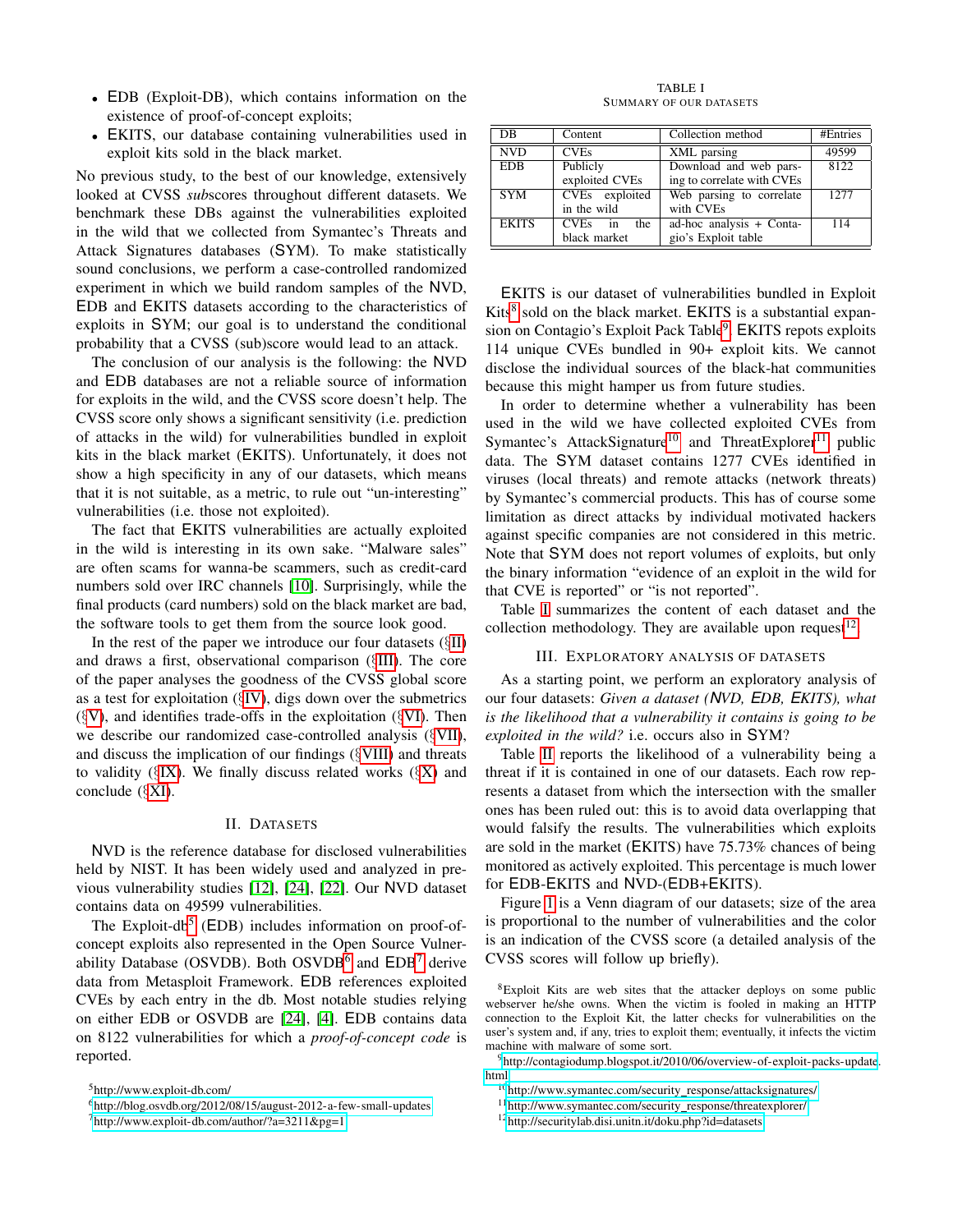#### <span id="page-2-0"></span>TABLE II CONDITIONAL PROB. OF VULN. FROM A DATASET BEING A THREAT

Conditional probability that a vulnerability v is listed by Symantec as threat<br>linewise that it is contained in a detect i.e.  $P(x \in SYM | x \in data$ 

| wing that it is contained in a dataset, i.e. $P(v \in SYM \mid v \in dataset)$ |              |        |                                   |  |  |
|--------------------------------------------------------------------------------|--------------|--------|-----------------------------------|--|--|
|                                                                                |              |        | vuln in $SYM$   vuln not in $SYM$ |  |  |
|                                                                                | <b>EKITS</b> | 75.73% | 24.27%                            |  |  |
|                                                                                | EDB-EKITS    | 4.08%  | 95.92%                            |  |  |

NVD-(EDB+EKITS) 2.10% 97.90%



Dimensions are proportional to data size. In red vulnerabilities with CVSS≥9 score. Medium score vulnerabilities are orange, and cyan represents vulnerability with CVSS lower than 6. The two small rectangles outside of NVDspace are vulnerabilities whose CVEs are not present in NVD.

#### <span id="page-2-1"></span>Fig. 1. Relative Map of vulnerabilities per dataset

As one can see from the picture many vulnerabilities in the NVD are not exploited. The EDB is not overly better in terms or representativeness of actual exploitation in the wild: EDB and SYM share 393 vulnerabilities only. This means that EDB does not contain about 75% of the threats measured by Symantec in the wild. As a minor note, at the collection time NVD did not reference all vulnerabilities we found: the SYM and EDB datasets contain respectively 9 and 63 vulnerabilities that are not present in the NVD dataset. CVSS data on these vulnerabilities is therefore missing.

A rushing conclusion might be that, if one sees a vulnerability affecting his/her software in the black market, there is roughly a 75% chance that it is exploited in the wild. The same cannot be said about EDB and NVD, for which the percentages is less than 5%. However, a possible counter observation would be that EDB and NVD include many low CVSS score vulnerabilities and therefore better results could be obtained if we eliminate the vulnerabilities with little chances of being exploited.

To analyze the CVSS score we report its histogram distri-



<span id="page-2-2"></span>Fig. 2. Distribution of CVSS scores per dataset.

bution in Figure [2.](#page-2-2) We identify three clusters of vulnerabilities throughout all our datasets and three corresponding categories of scores:

- 1) HIGH:  $CVSS > 9$
- 2) MEDIUM:  $6 <$  CVSS  $<$  9
- 3) LOW: CVSS  $< 6$

In Figure [1,](#page-2-1) red, orange and cyan areas represent HIGH, MEDIUM and LOW score vulnerabilities respectively. The NVD reports a large number of HIGH CVSS vulnerabilities that are not included in SYM. Similarly, while most of the intersection between EDB and SYM is covered by HIGH score CVEs, much of the red area for EDB is not included in SYM. By looking only at HIGH and MEDIUM score vulnerabilities in EDB one would deal with about 94% false positives (i.e. HIGH and MEDIUM score vulnerabilities not included in SYM). False positives decrease to 79% if one considers vulnerabilities with HIGH scores only. Table [III](#page-3-2) reports distribution of HIGH, MEDIUM, LOW scores per each dataset. Looking at SYM, 52% of its vulnerabilities have a CVSS score strictly lower than 9 (665 out of 1277), and 21% are strictly lower than 6 (272): 1 out of 5 vulnerabilities exploited in the wild is ranked as a "low risk vulnerability", and 1 out of 2 as "non-high risk". From a first look, HIGH CVSS scores seem to be over-estimating the risk of exploitation for a large volume of vulnerabilities both in NVD and EDB, and not being representative of vulnerabilities in SYM.

However, this is only an observational analysis from which it is hard to make statistically sound conclusions: (a) HIGH, MEDIUM or LOW CVSS scores may only be loosely correlated to inclusion of a vulnerability in SYM. (b) These results are strongly influenced by the volume of the datasets: NVD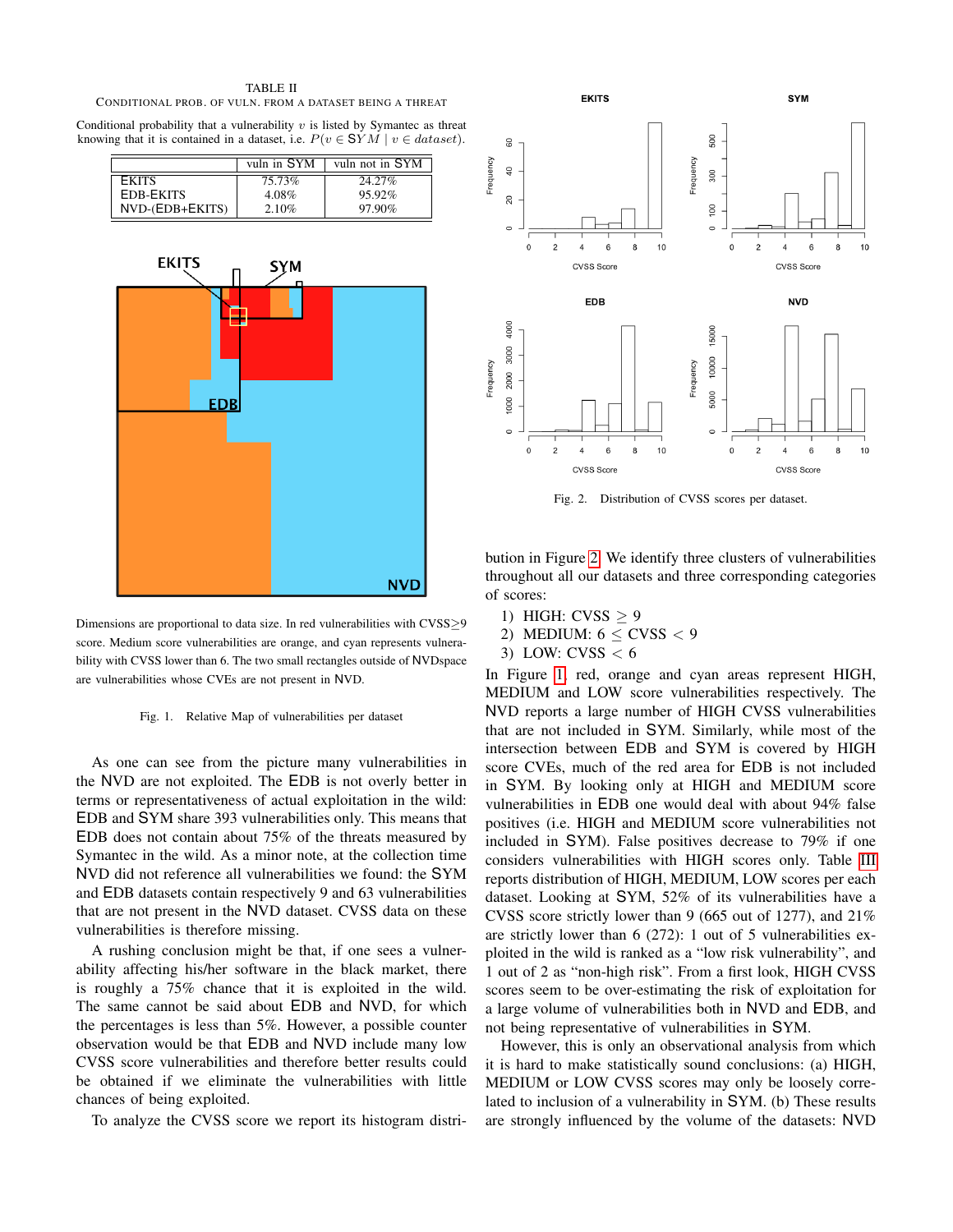TABLE III INCIDENCE OF CVSS SCORES PER DATASET

<span id="page-3-2"></span>

| CVSS Score    | <b>EKITS</b> | <b>SYM</b> | EDB   | <b>NVD</b> |
|---------------|--------------|------------|-------|------------|
| <b>HIGH</b>   | 86           | 612        | 1.209 | 7.026      |
| <b>MEDIUM</b> | 16           | 393        | 5.324 | 20.858     |
| LOW.          | 12           | 272        | 1.589 | 21.715     |
| tot           | 114          | 1.277      | 8.122 | 49.599     |

<span id="page-3-3"></span>TABLE IV OBSERVATIONAL SPECIFICITY AND SENSITIVITY OF EACH DATASET.

Sensitivity is the probability of the CVSS score being medium or high for vulnerabilities actually exploited in the wild. Specificity is the probability of the CVSS score being low for vulnerability not exploited in the wild.

| $test(v.CVSS) = H v M - SYM$ | <b>EKITS</b> | EDB   | <b>NVD</b> |
|------------------------------|--------------|-------|------------|
| Sensitivity                  | 97.4%        | 94.4% | 78.7%      |
| Specificity                  | 32.0%        | 20.3% | 44.4%      |

contains almost 50.000 vulnerabilities, while those monitored in the wild are less than 1.300. In NVD and EDB there might be a lot of "noisy" vulnerabilities that are not reported in SYM because of other factors, such as age or software type (i.e. old or rare vulnerabilities that Symantec may not detect). To address (a) we measure the goodness of the CVSS score as a test for exploitation by means of two metrics, namely *sensitivity* and *specificity* (§[IV\)](#page-3-0). As for (b), we further explore the CVSS *sub*scores of vulnerabilities to underline technical peculiarities of vulnerabilities in SYM  $(\S{V})$  and use these as control variables to sample from EKITS, EDB, and NVD vulnerabilities representative of those reported in SYM (§[VII\)](#page-5-1).

## IV. SENSITIVITY AND SPECIFICITY

<span id="page-3-0"></span>In the medical domain, the sensitivity of a test is the conditional probability of the test giving positive results when the illness is present. The specificity of the test is the conditional probability of the test giving negative result when there is no illness. In our context, we want to assess to what degree our current test (the CVSS score) predicts the illness (the vulnerability being actually exploited in the wild and tracked in SYM).

Following the preliminary analysis in Section [III](#page-1-1) we consider MEDIUM and HIGH CVSS scores as positive tests while LOW scores are negative tests. In formulae, Sensitivity= $Pr(v.score \ge 6 \mid v \in SYM)$  while Specificity=  $Pr(v \text{.score} \leq 6 \mid v \notin SYM)$ . Table [IV](#page-3-3) reports the observational specificity and sensitivity for each dataset.

For the CVSS score to be a good indicator within a dataset, sensitivity and specificity should be both high, possibly over 90%. As shown in Table [IV,](#page-3-3) EKITS is the dataset that performs the best in terms of sensitivity: out of 100 vulnerability exploited in the wild 97 are predicted to be dangerous (H or M CVSS score). EDB scores well in terms of sensitivity too: a proof-of-concept exploit *and* a HIGH or MEDIUM CVSS score may be a good test for exploitation. Differently for NVD, a HIGH or MEDIUM CVSS score is *not* a good indicator that an exploit will actually show off in the wild: 21 vulnerabilities out of 100 which are actually dangerous would fail to get the

<span id="page-3-4"></span>TABLE V POSSIBLE VALUES FOR THE EXPLOITABILITY AND IMPACT SUBSCORES.

| Impact subscore |                           |                |  |  |  |  |
|-----------------|---------------------------|----------------|--|--|--|--|
| Confidentiality | Availability<br>Integrity |                |  |  |  |  |
| Undefined       | Undefined                 | Undefined      |  |  |  |  |
| None            | None                      | None           |  |  |  |  |
| Partial         | Partial<br>Partial        |                |  |  |  |  |
| Complete        | Complete                  | Complete       |  |  |  |  |
|                 | Exploitability subscore   |                |  |  |  |  |
| Access Vector   | Access complexity         | Authentication |  |  |  |  |
| Undefined       | Undefined                 | Undefined      |  |  |  |  |
| Local           | High                      | Multiple       |  |  |  |  |
| Adjacent Net.   | Medium                    | Single         |  |  |  |  |
| <b>Network</b>  | Low                       | None           |  |  |  |  |

HIGH or MEDIUM score (79% sensitivity). Unfortunately, all databases show poor specificity: more than 1 out of 2 *not* dangerous vulnerabilities would be wrongly tagged with a HIGH or MEDIUM score. Loosely speaking, the CVSS test would generate a medical unnecessary panic among otherwise healthy individuals.

However, this conclusion is only based on observational data: we report *all* data without random sampling and controlling for possible confounding variables that may influence the inclusion in SYM. Therefore, these results should be used to draw statistical conclusions with care. We will build a casecontrolled experiment in a later section based on the results of our analysis on the Impact and Exploitability subscores.

## <span id="page-3-1"></span>V. THE IMPACT AND EXPLOITABILITY SUBSCORES

The general CVSS score takes into consideration two subscores: *Impact* and *Exploitability*. The former is a measure of the potential damage that the exploitation of the vulnerability could cause to the victim system; the latter attempts at measuring the likelihood-to-be-exploited of the vulnerability [\[4\]](#page-8-8). They are calculated on the basis of further variables that are reported in Table [V.](#page-3-4)

The impact metric distribution is plotted in Figure [3.](#page-4-0) Somewhat surprisingly, high impact score vulnerabilities are not by default preferred by attackers: 20% of vulnerabilities in SYM have a LOW Impact score. This effect is much reduced for the EKITS dataset: only 8% of its vulnerabilities score LOW. As for EDB and NVD, the picture change completely: the greatest majority of vulnerabilities in EDB (5245, or 65%) have a medium score, and the remaining 35% is equally split between HIGH and LOW Impact vulnerabilities. This might explain the low specificity for EDB: many vulnerabilities that just have a proof-of-concept exploit are of little harm. In NVD 20% have HIGH Impact score, 40% are scored MEDIUM, and 40% LOW.

Looking in more detail into the Impact metric, Table [VI](#page-4-1) shows the incidence of values of the Confidentiality, Integrity, Availability assessments for vulnerabilities in the SYM dataset. Negligible configurations are represented by a handful of vulnerabilities (e.g. the CCN case is represented by 1 vulnerability). Availability almost always assume the same value as Integrity, apart from the case where both Integrity and Confidentiality are set to "None". The average variation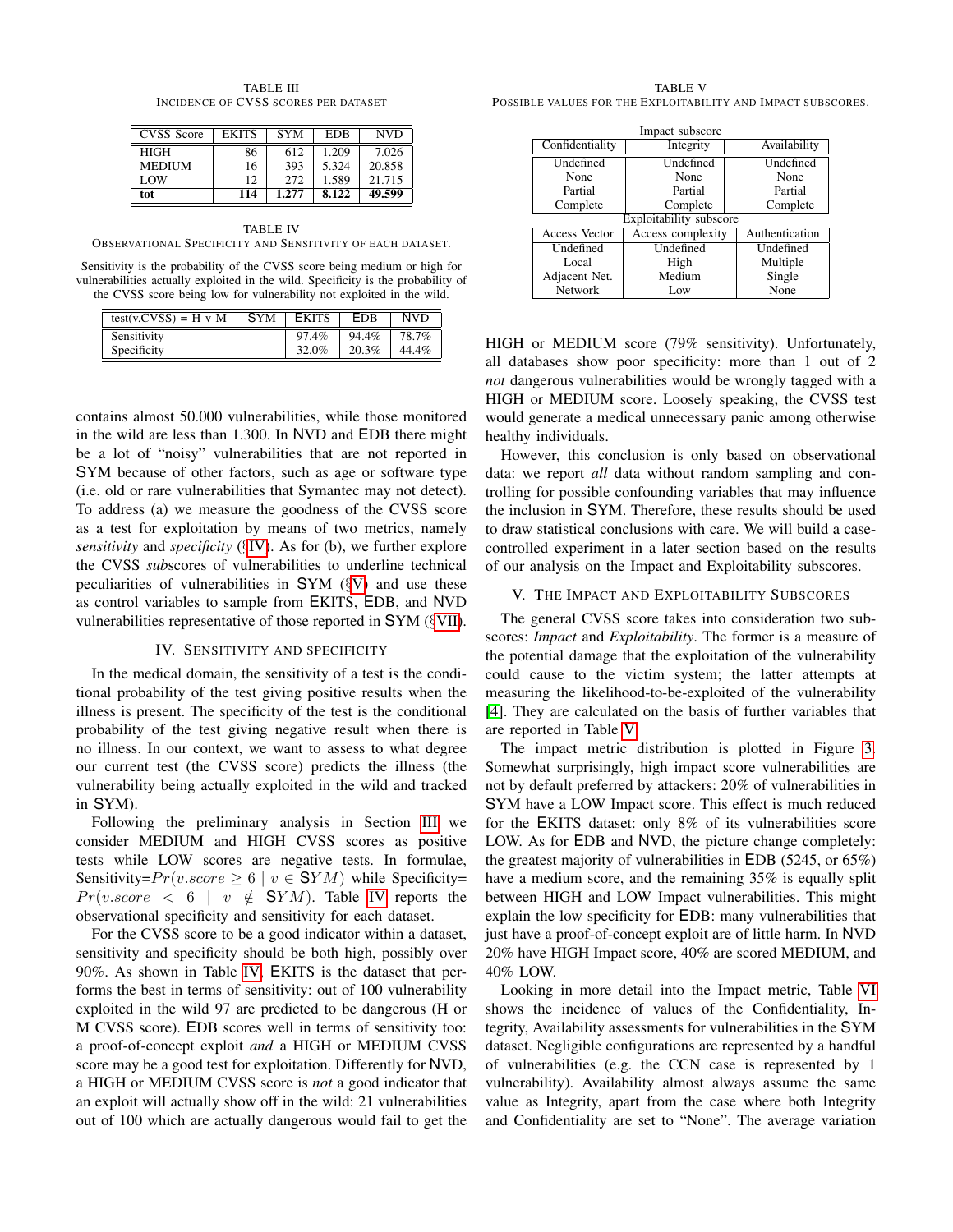

<span id="page-4-0"></span>Fig. 3. Distribution of CVSS Impact subscores per dataset.

<span id="page-4-1"></span>TABLE VI INCIDENCE OF VALUES OF CIA TRIAD WITHIN THE SYM DATASET.

| Confidentiality | Integrity | Availability          | SYM    | Negligible |
|-----------------|-----------|-----------------------|--------|------------|
| С               | С         | С                     | 51.53% |            |
| $\mathsf{C}$    | C         | N                     | 0.08%  |            |
| $\mathsf{C}$    | N         | $\mathsf{C}$          | 0.08%  |            |
| $\mathsf{C}$    | N         | N                     | 0.23%  |            |
| P               | P         | P                     | 26.16% |            |
| P               | P         | N                     | 1.64%  |            |
| P               | N         | P                     | 0.16%  |            |
| P               | N         | N                     | 7.67%  |            |
| N               | C         | C                     | 0.23%  |            |
| N               | P         | $\overline{\text{c}}$ | 0.08%  |            |
| N               | P         | P                     | 0.63%  |            |
| N               | P         | N                     | 3.68%  |            |
| N               | N         | $\overline{\rm c}$    | 1.57%  |            |
| N               | N         | P                     | 6.26%  |            |

of the Impact score if Availability was not to be considered at all is less than 1%.

For the sake of readability, we therefore exclude the Availability assessment from the analysis, and proceed by looking at the two remaining Impact variables in the four datasets. The analysis is reported in Table [VII.](#page-4-2) Most vulnerabilities in the NVD dataset score "partial" in the two Impact submetrics. This effect is enhanced in the EDB dataset, where almost 70% of vulnerabilities score partial in at least one of either Confidentiality, or Integrity. The scenario changes completely when looking at the SYM and EKITS datasets: most vulnerabilities ( 50%, 75%) score "Complete".

## *A. The Exploitability Subscore*

Figure [4](#page-4-3) shows the distribution of the Exploitability subscore per each dataset. Here the distinction between HIGH

<span id="page-4-2"></span>TABLE VII COMBINATIONS OF CONFIDENTIALITY AND INTEGRITY VALUES PER DATASET.

| Confidentiality | Integrity | SYM      | <b>EKITS</b> | <b>EDB</b>          | <b>NVD</b> |
|-----------------|-----------|----------|--------------|---------------------|------------|
|                 | C         | 51.61%   | 74.76%       | 18.11%              | 20.19%     |
| C               | P         | $0.00\%$ | $0.00\%$     | 0.02%               | 0.04%      |
| $\mathcal{C}$   | N         | 0.31%    | $0.97\%$     | 0.71%               | 0.88%      |
| P               | C         | $0.00\%$ | $0.00\%$     | $\overline{0.01\%}$ | $0.01\%$   |
| P               | P         | 27.80%   | 16.50%       | 63.52%              | 37.84%     |
| P               | N         | 7.83%    | $0.97\%$     | 5.61%               | 10.62%     |
| N               | C         | 0.23%    | $0.00\%$     | 0.18%               | $0.22\%$   |
| N               | P         | 4.39%    | 2.91%        | 5.07%               | 16.52%     |
| N               | N         | 7.83%    | 3.88%        | 6.75%               | 13.69%     |



<span id="page-4-3"></span>Fig. 4. Distribution of CVSS Exploitability subscores.

and MEDIUM Exploitability scores seem to be not very significant: numbers are qualitatively identical among all datasets. Almost all vulnerabilities, independently of the dataset, score between 8 and 10. These observations confirm Bozorgi et al.'s findings [\[4\]](#page-8-8): there is no direct relationship between Exploitability score and actual likelihood of exploitation. The Exploitability subscore looks therefore to be more a constant than a variable. This means that it has little to no influence on the variance of the final CVSS score, which may in turn affect the suitability of the CVSS as a risk metric.

Table [VIII](#page-5-2) reports the total distribution of the exploitability variables. The greatest share of actual risk comes from vulnerabilities that can be remotely exploited; just 3% of vulnerabilities are only locally exploitable. Moreover, the great majority of discovered vulnerabilities is network-based (87.31%). Authentication is another essentially boolean variable: most exploited vulnerabilities do not require any authentication.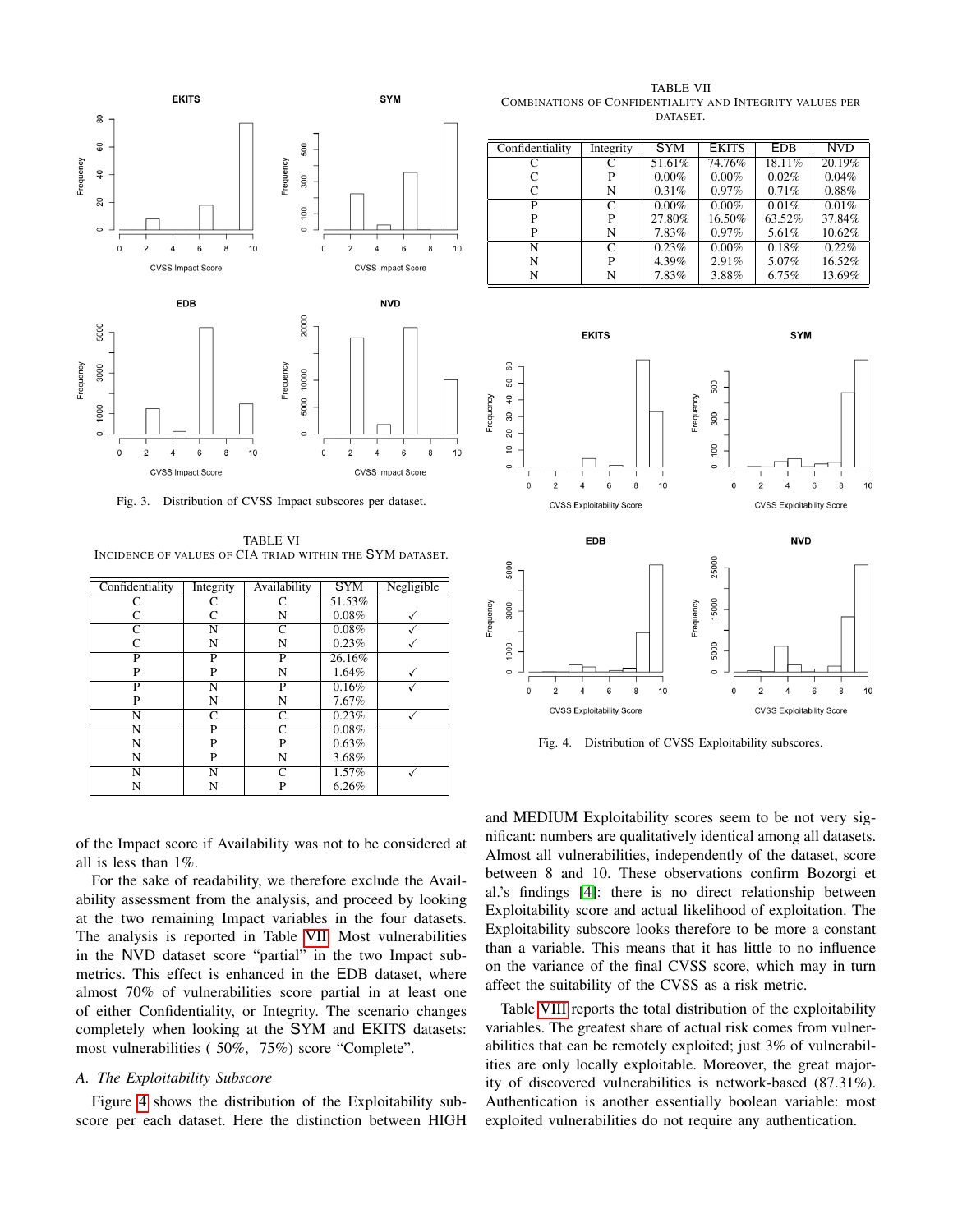<span id="page-5-2"></span>

|                | metric    | value    | <b>SYM</b> | <b>EKITS</b> | <b>EDB</b> | <b>NVD</b> |
|----------------|-----------|----------|------------|--------------|------------|------------|
|                |           | local    | 2.98%      | $0\%$        | 4.57%      | 13.18%     |
|                | Acc. Vec. | adj.     | 0.23%      | $0\%$        | 0.12%      | 0.35%      |
| Exploitability |           | net      | 96.79%     | 100%         | 95.31%     | 87.31%     |
|                |           | high     | $4.23\%$   | 4.85%        | 3.37%      | $4.54\%$   |
|                | Acc. Com. | medium   | 38.35%     | 63.11%       | 25.49%     | 30.42%     |
|                |           | low      | 57.24%     | 32.04%       | 71.14%     | 65.68%     |
|                |           | multiple | $0\%$      | $0\%$        | 0.02%      | 0.05%      |
|                | Auth.     | single   | 3.92%      | 0.97%        | 3.71%      | 5.35%      |
|                |           | none     | 96.08%     | 99.03%       | 96.27%     | 95.45%     |

TABLE VIII EXPLOITABILITY SUBFACTORS FOR EACH DATASET.

<span id="page-5-3"></span>TABLE IX RELATIONSHIP BETWEEN ACCESS COMPLEXITY, IMPACT AND ACTUAL EXPLOITATION

|            |        | Impact        | <b>SYM</b> | <b>EKITS</b> | <b>EDB</b> | <b>NVD</b> |
|------------|--------|---------------|------------|--------------|------------|------------|
|            |        | <b>HIGH</b>   | $1.33\%$   | 2.91%        | $0.58\%$   | 0.92%      |
|            | High   | <b>MEDIUM</b> | 1.88%      | 1.94%        | 2.34%      | 1.89%      |
|            |        | LOW           | 1.02%      | $0.00\%$     | 0.46%      | 1.89%      |
| Complexity |        | HIGH          | 32.50%     | 55.34%       | 8.84%      | 7.65%      |
|            | Medium | <b>MEDIUM</b> | 3.60%      | 4.85%        | 11.35%     | 7.69%      |
|            |        | LOW           | 2.43%      | 2.91%        | 5.29%      | 14.83%     |
| Access     |        | <b>HIGH</b>   | 18.09%     | 16.50%       | 8.89%      | 11.80%     |
|            | Low    | <b>MEDIUM</b> | 22.55%     | 10.68%       | 50.89%     | 30.43%     |
|            |        | LOW           | 16.60%     | 4.85%        | 11.36%     | 22.90%     |

#### VI. EXPLOITATION TRADE-OFFS

<span id="page-5-0"></span>Among all subscores, access complexity present some interesting results: the percentage of "very difficult" vulnerabilities is equal (and very low) among all datasets but the percentage of "medium-complexity" vulnerabilities in the SYM and EKITS datasets is much higher than in EDB. Mediumcomplexity vulnerabilities in the EKITS and SYM datasets are respectively 63.11% and 38.35% of the totals. As a comparison, only 25.49% of vulnerabilities in the EDB dataset have medium-complexity. Exploits in EDB seem to mostly capture easy vulnerabilities (71.14%).

To explain the higher average Complexity for vulnerabilities exploited in the wild we hypothesized a trade-off for the attacker: he/she is willing to put extra-effort in the exploitation only if it is worth it (i.e. the vulnerability has HIGH Impact). Table [IX](#page-5-3) reports the results of the analysis. The trade-off is particularly evident in the medium-complexity range of vulnerabilities: if an attacker is going to exploit a medium complexity vulnerability, most likely this will be a HIGH impact one (32.50%). This trend is even more evident in the EKITS dataset, in which this percentage increases to 55.34%. This supports the hypothesis that the extra effort required to write an exploit for a more complex vulnerability is to be weighted with a corresponding "return on investment". Upon LOW Complexity vulnerabilities, on the other hand, there is no clear difference between HIGH, MEDIUM and LOW impacts: as long as exploitation is easy, the attacker may be willing of exploiting it regardless of the Impact score.

## VII. RANDOMIZED CASE-CONTROLLED STUDY

<span id="page-5-1"></span>In order to obtain stronger statistical results on the suitability of the CVSS score as a risk metric for vulnerabilities, we use the distribution of CVSS characteristics (alongside with

#### TABLE X CASE-CONTROLLED CONDITIONAL PROBABILITY

<span id="page-5-5"></span>Case-controlled distribution among dataset of CVSS scores (explanatory variable) vs actual exploit in the wild as reported by SYM (response variable).

| <b>FKITS'</b>     |                 |                |                  |  |  |  |
|-------------------|-----------------|----------------|------------------|--|--|--|
|                   | $v \in SYM$     | $v \notin SYM$ | p-value          |  |  |  |
| CVSS H or M       | 379 (81.33%)    | 87 (18.67%)    | $< 2.2 \exp -16$ |  |  |  |
| CVSS <sub>L</sub> | 20 (18.52%)     | 88 (81.48%)    |                  |  |  |  |
| EDB'              |                 |                |                  |  |  |  |
|                   | $v \in SYM$     | $v \notin SYM$ | p-value          |  |  |  |
| CVSS H or M       | 248(20.84%)     | 942 (79.16%)   | $3.55 \exp -2$   |  |  |  |
| <b>CVSS L</b>     | $3(1.20\%)$     | 248 (98.80%)   |                  |  |  |  |
|                   | NV <sub>D</sub> |                |                  |  |  |  |
|                   | $v \in SYM$     | $v \notin SYM$ | p-value          |  |  |  |
| CVSS H or M       | 50 (4.98%)      | 954 (95.02%)   | $5.66 \exp -4$   |  |  |  |
| CVSS L            | 5(1.77%)        | 277 (98.23%)   |                  |  |  |  |

software and year of the vulnerability) to generate a casecontrolled study where the cases are the vulnerabilities in SYM (loosely corresponding to cases of lung cancer), and NVD, EDB, and EKITS correspond to patients from various sources and medical conditions. We are looking for a control variable (like smoking) that could overwhelmingly explain exploitation (cancer). We identify as possible control variables for inclusion in SYM *confidentiality, integrity, availability, software and year*. We then generate three random samples of vulnerabilities from the EKITS, NVD and EDB datasets; because of the selection on the control variables, these samples contain vulnerabilities comparable to those present in the SYM database, and are therefore representative of the vulnerabilities detected by Symantec in the wild $13$ .

Table [X](#page-5-5) shows the data for each sample where we consider as a (tentative) explanatory variable the value of the CVSS and as response variable the presence of the vulnerability in SYM. We run a Fisher's exact test (because data is not normal) for each of the datasets to check for statistical significance of the results. The p-values are reported in Table [X.](#page-5-5) We recall that the  $p$  value does not measure the strength of an effect or an association (it is up to us to see it in the data), but only the certainty that the effect that we see in the data is not due to chance. A  $p$  value less than 0.05 is considered statistically significant because there is less than 5% chances that the data could exhibit the distribution by chance.

The test shows that the results are statistical significant for all the samples; however, the NVD' and EDB' are, in contrast to EKITS', not far from the  $p < 0.05$  mark.

#### *A. Rule-based policies for risk mitigation with CVSS*

To understand wether a  $HIGH$  CVSS  $\rightarrow HIGH$  risk policy is meaningful, we adopt an approach similar to that used by Evans in [\[6\]](#page-8-14) to estimate the effectiveness of seat belts in preventing fatalities. In his case, the "effectiveness" was given by the difference in the probability of having a fatal car crash when wearing a seatbelt and when not. More formally, Pr(Death x Seat belt) - Pr(Death x not Seat belt). In our case,

<span id="page-5-4"></span><sup>&</sup>lt;sup>13</sup>The sampling was performed with the statistical tool R-CRAN [\[21\]](#page-8-15).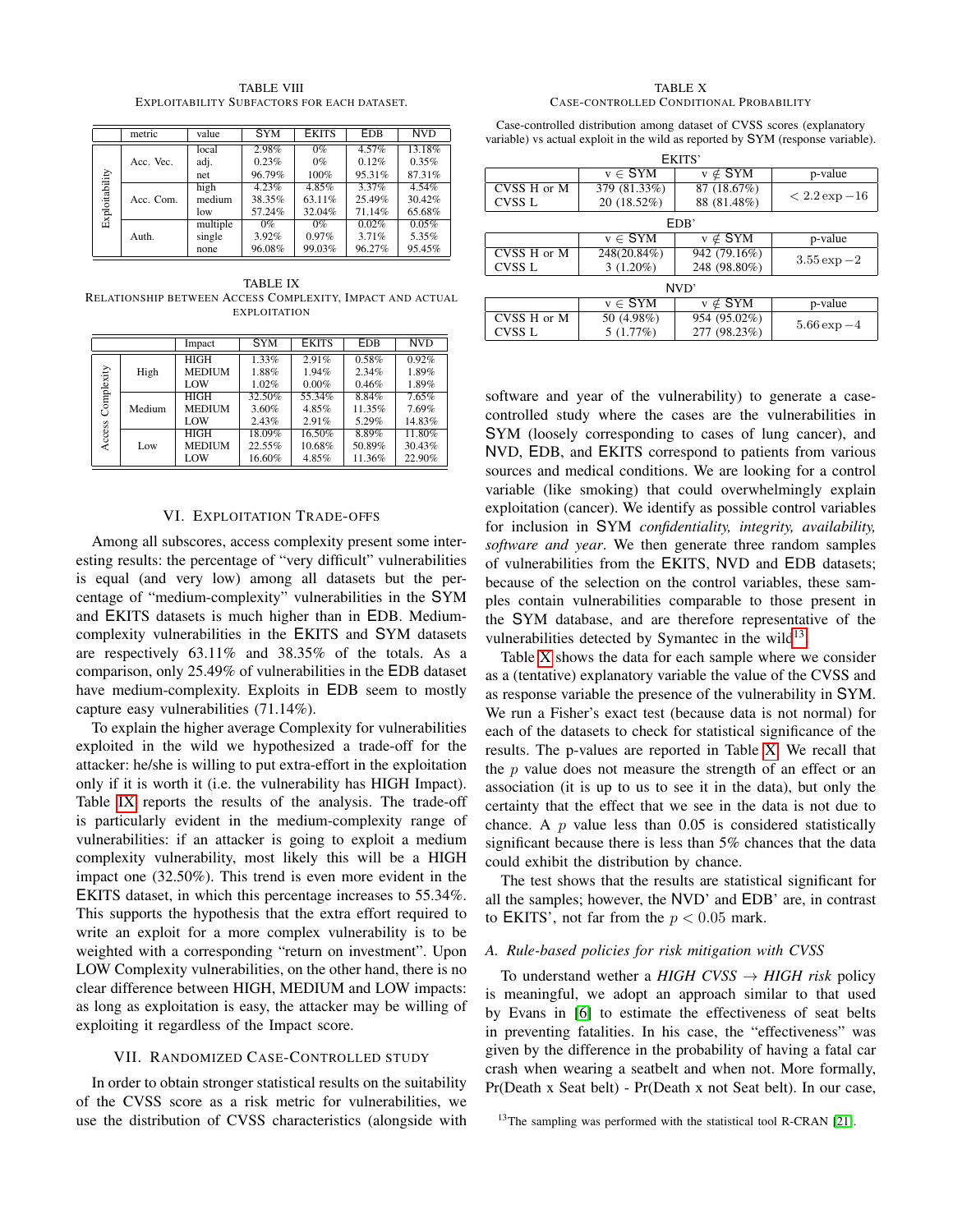#### TABLE XI RELATIVE RISK FOR CVSS SCORE

<span id="page-6-1"></span>Relative risk (by difference or ratio of probabilities) for a vulnerability to be exploited depending on the CVSS score and the database.

| $v \in SYM$ vs $v \notin SYM$ | $Pr(H+M) - Pr(L)$ | $Pr(H+M)$ / $Pr(L)$ |
|-------------------------------|-------------------|---------------------|
| <b>FKITS'</b>                 | $+62.81%$         | 4.5x                |
| FDR'                          | $+19.64%$         | 17.3x               |
| <b>NVD</b>                    | $+3.2\%$          | 2.8x                |

the effect we are interested in is the ability of the CVSS score (combined with the datasets) to predict the actual exploit in the wild (i.e. present in SYM). Table [XI](#page-6-1) shows both the difference and the ratio of the probabilities. Either approach can be used to evaluate the strength of an association.

Each row in the table tells us the chances that a vulnerability with a MEDIUM or HIGH CVSS score is actually exploited in the while vs one with LOW scores.

For EKITS'we see that a HIGH-MEDIUM vulnerability has around +62% more chances of being exploited (difference) and more than 4.5 times the chances of being exploited than a vulnerability with LOW (ratio). Both methods tell that ending up in the black market is a bad sign. For EDB', the evidence is less strong. We only have +20% more chances albeit the ratio is 17 times higher. The reason for this conflicting result is the low prevalence rate of exploited vulnerabilities in EDB. Many of them are not exploited, even after controlling for SYM-like characteristics and this dominate the difference of probability. NVD' has even weaker association for the same reasons: we only have +3.2% increase in chances and a ratio of 3 times. For NVD' and EDB', patching HIGH or MEDIUM risk vulnerabilities would only diminish the overall risk of being actually attacked by 3% and 20% respectively.

As a consequence, getting rid of all HIGH CVSS vulnerabilities first may not be a good strategy, as otherwise suggested by rule-based policies [\[20\]](#page-8-1): this would results in a negligible reduction in relative risk.

## *B. Sensitivity and specificity for case-controlled study*

The higher ratio of NVD' and EDB' determines new values for the specificity and sensitivity of the CVSS score, reported in Table [XII.](#page-6-2) The sensitivity of the test is quite high among all the datasets. This result is interesting in particular with respect to EDB', for whom HIGH CVSS scores might be a good test for exploitation. Yet, the CVSS score has a dramatically poor specificity for all datasets. Sampling SYM-like characteristics does not help in scoring vulnerabilities as "non-dangerous" ones. In particular, if we consider a specificity of 25%, only 1 out of 4 non-attacked vulnerabilities are marked as LOW score. The remaining three are instead marked as MEDIUM or HIGH.

Given our results on case-controlled specificity and sensitivity of CVSS, we conclude that the CVSS score is not a reliable risk test for vulnerabilities; different results among different datasets evidence that its reliability varies depending on the reference dataset.

## TABLE XII

CASE-CONTROLLED SPECIFICITY AND SENSITIVITY.

<span id="page-6-2"></span>Case-controlled sensitivity and specificity of the CVSS score being medium or high and the vulnerability being actually exploited in the wild (i.e. in SYM). Data has been random sampled from EDB and NVD according

SYM's distribution of values for CVSS subscores.

| $\cup$ 1 m s alsu loution of values for $\cup$ v so subseques. |              |        |                 |  |  |
|----------------------------------------------------------------|--------------|--------|-----------------|--|--|
| CVSS H v M $-$ Exploit $\perp$                                 | <b>EKITS</b> | FDB'   | NV <sub>D</sub> |  |  |
| sensitivity                                                    | 94.98%       | 97.60% | $90.90\%$       |  |  |
| specificity                                                    | 50.28%       | 22.02% | 22.72%          |  |  |

## VIII. DISCUSSION AND IMPLICATIONS

<span id="page-6-0"></span>Vulnerability assessment and patching has traditionally been a matter of great discussion within the community [\[5\]](#page-8-16), [\[23\]](#page-8-17), [\[24\]](#page-8-5). Here we summarize the main implications from our study.

Implication #1. Vulnerabilities exploited in the wild show specific patterns in the CVSS subscores; these observations can help to improve the sensitivity and specificity of the CVSS score. Some conclusions are more absolute (exceptions counted on one's fingers), while others are only statistically significant (hence the adverb "usually"), with a  $p$ -value lower than  $\langle 2.2E - 16$  for Fisher's exact test.

- 1) *Actually exploited vulnerabilities are remotely exploitable and do not require multiple authentication*. Despite SYM containing local threats, only 3% of vulnerabilities are assessed as "only locally exploitable". Vulnerabilities exploitable from an adjacent network are even less interesting. 4% of vulnerabilities require a single instance of authentication; none of them require multiple authentication.
- 2) *Availability impact is irrelevant*. The impact of more than 96% of vulnerabilities in SYM can still be accurately assessed without taking into consideration the value of Availability.
- 3) *Confidentiality and Integrity losses usually go hand-inhand*. The overwhelming majority of vulnerabilities in SYM have complete or partial losses for both Confidentiality and Integrity: other combinations are less likely to be exploited.
- 4) *"Exploits" in EDB are usually for easy vulnerabilities*. Proof-of-concept exploits released in the EDB are for vulnerabilities easier to exploit than those actually exploited by attackers.
- 5) *Medium-complexity vulnerabilities are usually interesting only if they come along with a high impact*. Nontrivial to exploit vulnerabilities seem to be of interest for the attacker only if they come with a higher final impact on the vulnerable system. In contrast, Low-complexity vulnerabilities are exploited uniformly among all impact scores.

Implication #2. Rule-based policies based on CVSS score, like the US Government NIST SCAP protocol [\[20\]](#page-8-1), may not make for an effective strategy: only a negligible number of low-risk vulnerabilities are ruled out, even after controlling for "significant" vulnerabilities. Security policies may require a major adjustment to meet these observations. In particular,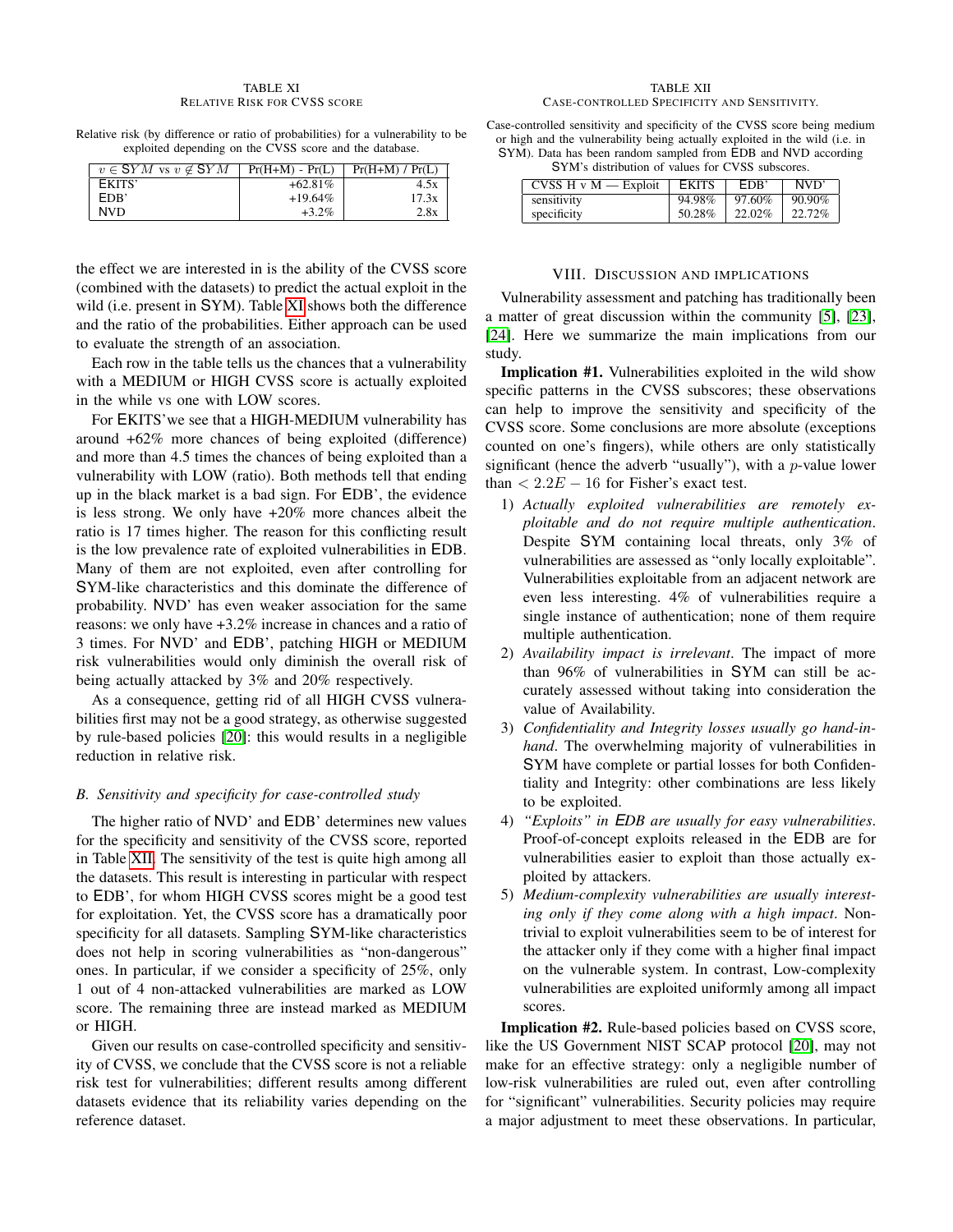while the CVSS score underlines interesting characteristics of exploited vulnerabilities, it may be not expressive enough to reliably represent exploitation. Other factors such as software popularity, presence of the exploit in the market and existence of easier vulnerabilities for that software are all "contextual factors" that might be worth exploring in future work.

Implication #3. The black market can be a good source to assess which vulnerabilities represent high risk. Exploits for vulnerabilities traded in the black market significantly overlap with those recorded in the wild, which may indicate that the presence of an exploit in the black markets can be a good indicator of the associated vulnerability risk.

## IX. THREATS TO VALIDITY

<span id="page-7-0"></span>We identify a number of threats to validity. [\[19\]](#page-8-18).

Construct validity A number of issues we encountered while collecting SYM and EKITS may affect the soundness of the data collection. Because of the unstructured dataset of the original SYM dataset, to build SYM we needed to take some preliminary steps. We couldn't be sure about whether the collected CVEs were relevant to the threat. To address this issue, we proceeded in two steps. First, we manually analyzed a random selection of about 50 entries to check for the relevance of the CVE entries in the "description" and "additional references" sections of each entry. To doublecheck our evaluation, we questioned Symantec in an informal communication: our contact confirmed that the CVEs are indeed relevant. Another issue is what data from Symantec's attack-signature and threat-explorer datasets to use. Attack and infection dynamics are not always straightforward, and network and host-based threats often overlap. However, in this case, we are interested in a general evaluation of risk. Moreover, Exploit Kits enforce a drive-by download attack mechanism, therefore they are related to both the network and local threat scenario. We therefore can safely rely on both the datasets for our analyses.

Due to the shady nature of the tools, the list of exploited CVEs in EKITS may be incomplete and/or incorrect. We don't know any straightforward way to address this issue; to mitigate the problem, we crossed-referenced entries with knowledge from the security research community and from our direct observation of the black markets.

External validity is concerned with the applicability of our results to real-world scenarios. Symantec is a worldwide company and a leader in the security industry. We are therefore confident is considering their data representative sample of real-world scenarios. Yet, our conclusion cannot be generalized to the risk due to targeted attacks. Targeted attacks in the wild of a specific platform or system are less likely to generate an entry into a general anti-virus product, and therefore less likely to be represented in the SYM database.

## X. RELATED WORKS

<span id="page-7-1"></span>Many studies before ours analyzed and modeled trends in vulnerabilities. Among all, Frei et al. [\[8\]](#page-8-4) were maybe the first to link the idea of life-cycle of a vulnerability to the patching process. Their dataset was a composition of NVD, OSVDB and 'FVDB' (Frei's Vulnerability DataBase, obtained from the examination of security advisories for patches). The life-cycle of a vulnerability includes discovery time, exploitation time and patching time. They showed that, according to their data, exploits are often quicker to arrive than patches are. They were the first to look, in particular, at the difference in time between time of first "exploit" and time of disclosure of the vulnerability. This work have recently been extended by Shahzad et al. [\[24\]](#page-8-5), which presented a comprehensive vulnerability study on NVD and OSVDB datasets (+ Frei's) that included vendors and software in the analysis. Many interesting trends on vulnerability patching and exploitation are presented, and support Frei's conclusion. However, they basically looked at the same data: looking at EDB or OSVDB may say little about actual threats and exploitation of vulnerabilities. The difference with our paper, here, is that we look at a *sample of actual attack data* (SYM) and underline differences in vulnerability characteristics with other datasets. For a thorough description of our datasets and a preliminary discussion on the data, see [\[3\]](#page-8-19). An analysis of the distribution of CVSS scores and subscores has been presented by Scarfone et al. in [\[22\]](#page-8-13) and Gallon [\[9\]](#page-8-20). However, while including CVSS subscore analysis, their results are limited to data from NVD and do not provide any insight on vulnerability exploitation. In this sense, Bozorgi et al. [\[4\]](#page-8-8) were probably the first in looking at CVSS subscores against exploitation. They showed that the "exploitability" metric, usually interpreted as "likelihood to exploit" did not match with data from EDB: their results were the first to show that the interpretation of CVSS metrics might not be entirely straightforward. We extended their first observation with a in-depth analysis of subscores and of actual exploitation data.

On a slightly different line of research are studies concerned with the discovery of vulnerabilities. In [\[5\]](#page-8-16) Clark et. al. underlined the presence of a 'honeymoon effect' in the discovery of the first vulnerability for a software, that is related with the "familiarity" of the product. In other words, the more popular the software the smaller the gap between software release and first vulnerability disclosure.

Other studies focused on the modeling of the vulnerability discovery processes. Foundational in this sense are the works of Alhazmi et al. [\[2\]](#page-8-2) and Ozment's [\[18\]](#page-8-21). The former fits 6 vulnerability models to vulnerability data of four major operative systems, and shows that Alhazmi's 'S shaped' model is the one that performs the better. However, as previously underlined by Ozment [\[18\]](#page-8-21), vulnerability models often rely on unsound assumptions such as the independence of vulnerability discoveries. Current vulnerability discovery models are indeed not general enough to represent trends for all software [\[13\]](#page-8-3). Moreover, vulnerability disclosure and discovery are complex processes [\[17\]](#page-8-22), and can be influenced by {black/white}-hat community activities [\[5\]](#page-8-16), [\[8\]](#page-8-4) and economics [\[15\]](#page-8-9).

Our analysis of the vulnerabilities marketed in exploitkits is also interesting because it confirms that the market for exploits is significantly different than the IRC markets